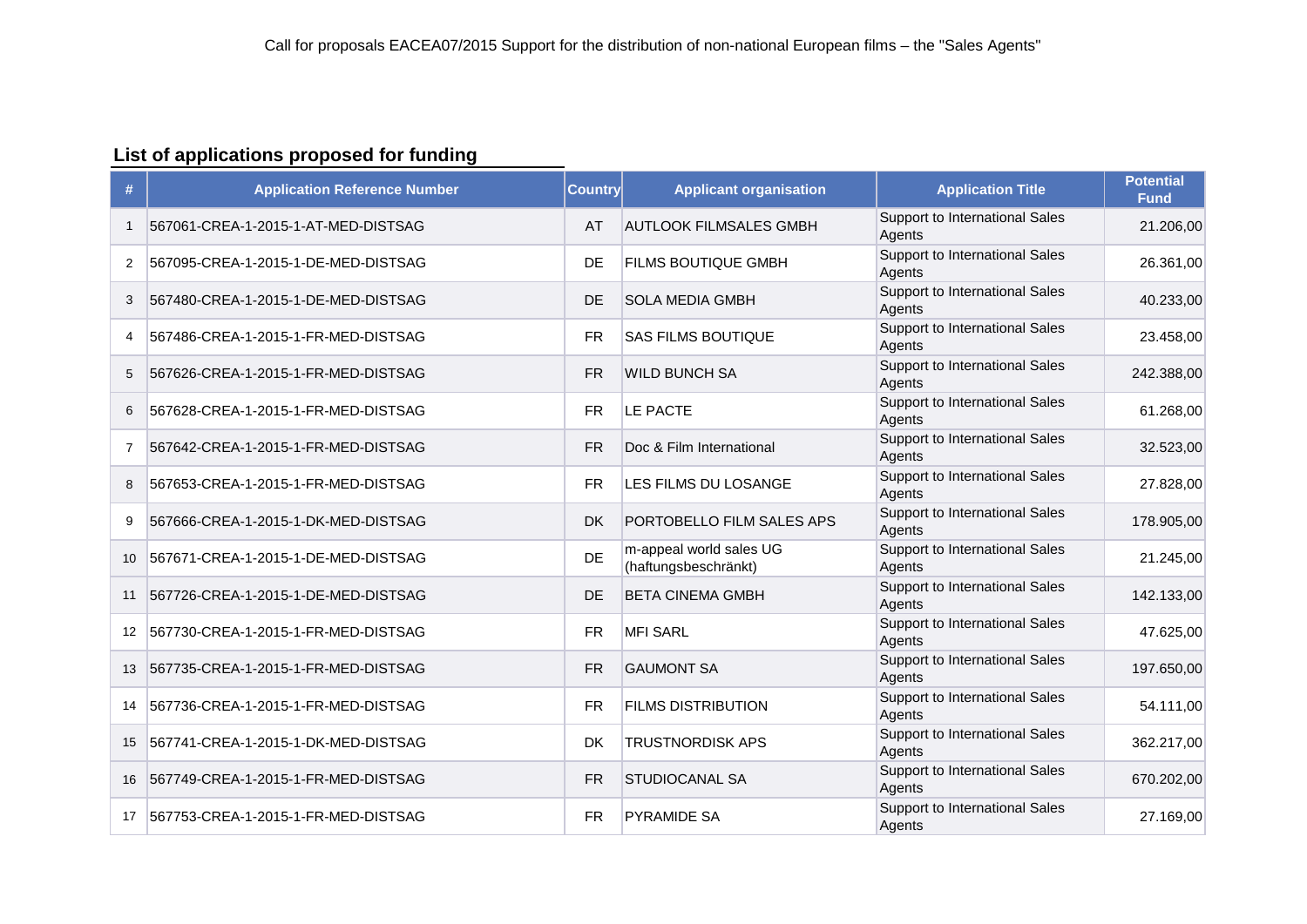| 18 | 567754-CREA-1-2015-1-FR-MED-DISTSAG | <b>FR</b> | SOCIETE PARISIENNE DE<br><b>PRODUCTION</b> | Support to International Sales<br>Agents | 41.558,00    |
|----|-------------------------------------|-----------|--------------------------------------------|------------------------------------------|--------------|
| 19 | 567764-CREA-1-2015-1-DE-MED-DISTSAG | DE        | <b>GLOBAL SCREEN GMBH</b>                  | Support to International Sales<br>Agents | 81.982,00    |
| 20 | 567768-CREA-1-2015-1-FR-MED-DISTSAG | <b>FR</b> | <b>WIDE HOUSE</b>                          | Support to International Sales<br>Agents | 20.113,00    |
| 21 | 567775-CREA-1-2015-1-FR-MED-DISTSAG | <b>FR</b> | MK <sub>2</sub>                            | Support to International Sales<br>Agents | 28.493,00    |
| 22 | 567776-CREA-1-2015-1-DE-MED-DISTSAG | DE        | THE MATCH FACTORY GmbH                     | Support to International Sales<br>Agents | 96.626,00    |
| 23 | 567777-CREA-1-2015-1-UK-MED-DISTSAG | UK        | HanWay Films Limited                       | Support to International Sales<br>Agents | 91.423,00    |
| 24 | 567788-CREA-1-2015-1-FR-MED-DISTSAG | <b>FR</b> | <b>KINOLOGY SAS</b>                        | Support to International Sales<br>Agents | 68.292,00    |
| 25 | 567790-CREA-1-2015-1-UK-MED-DISTSAG | UK        | <b>BANKSIDE FILMS LTD</b>                  | Support to International Sales<br>Agents | 24.419,00    |
| 26 | 567795-CREA-1-2015-1-FI-MED-DISTSAG | F1        | YELLOW AFFAIR OY                           | Support to International Sales<br>Agents | 23.988,00    |
| 27 | 567796-CREA-1-2015-1-FR-MED-DISTSAG | <b>FR</b> | <b>PATHE DISTRIBUTION</b>                  | Support to International Sales<br>Agents | 243.724,00   |
| 28 | 567797-CREA-1-2015-1-UK-MED-DISTSAG | <b>UK</b> | <b>WestEnd Films Limited</b>               | Support to International Sales<br>Agents | 25.134,00    |
| 29 | 567798-CREA-1-2015-1-FR-MED-DISTSAG | <b>FR</b> | <b>WIDE</b>                                | Support to International Sales<br>Agents | 48.314,00    |
| 30 | 567800-CREA-1-2015-1-DK-MED-DISTSAG | <b>DK</b> | <b>LEVELK APS</b>                          | Support to International Sales<br>Agents | 29.410,00    |
|    | <b>TOTAL:</b>                       |           |                                            |                                          | 2.999.998,00 |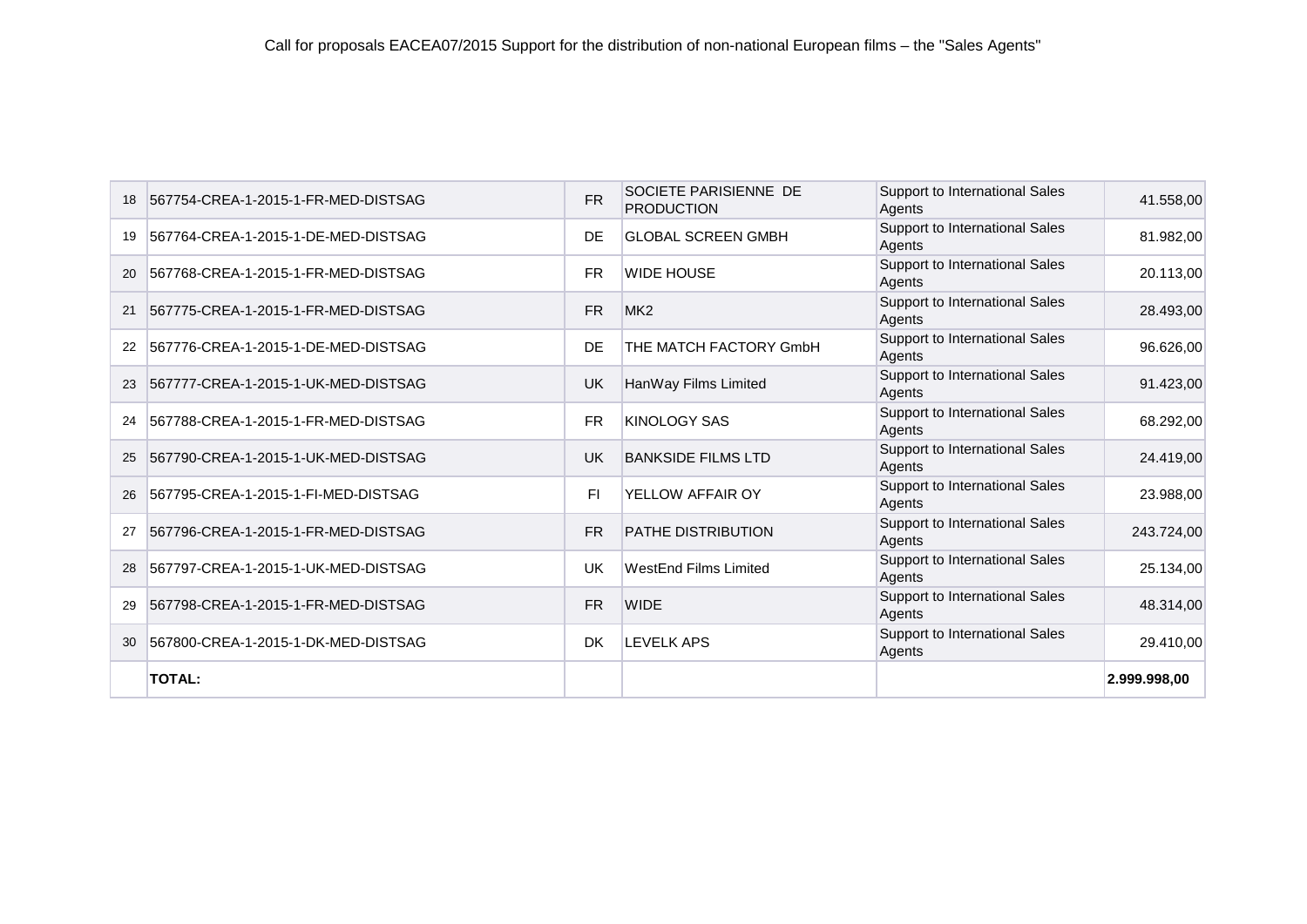### **Creative Europe Media - Applications by country**

# **Sales Agent Generation**

| <b>Action Code</b> | <b>Round of</b><br><b>Selection</b> | <b>Applicant country</b> | <b>Country</b><br>code | <b>Applications</b><br>received | <b>Applications</b><br>proposed<br>for funding | <b>Success</b><br>rate |
|--------------------|-------------------------------------|--------------------------|------------------------|---------------------------------|------------------------------------------------|------------------------|
| <b>DISTSAG</b>     |                                     | Österreich               | AT                     | $\overline{2}$                  |                                                | 50%                    |
| <b>DISTSAG</b>     |                                     | Deutschland              | DE                     | 6                               | 6                                              | 100%                   |
| <b>DISTSAG</b>     |                                     | <b>Danmark</b>           | DK.                    | 3                               | 3                                              | 100%                   |
| <b>DISTSAG</b>     |                                     | España                   | ES                     | 1                               |                                                |                        |
| <b>DISTSAG</b>     |                                     | Suomi / Finland          | FI                     | 1                               |                                                | 100%                   |
| <b>DISTSAG</b>     |                                     | France                   | FR.                    | 18                              | 16                                             | 89%                    |
| <b>DISTSAG</b>     |                                     | Italia                   | IT                     | $\mathbf{1}$                    |                                                |                        |
| <b>DISTSAG</b>     |                                     | Nederland                | <b>NL</b>              | 1                               |                                                |                        |
| <b>DISTSAG</b>     |                                     | United Kingdom           | UK.                    | 3                               | 3                                              | 100%                   |
|                    |                                     |                          | Sum:                   | 36                              | 30                                             | 83%                    |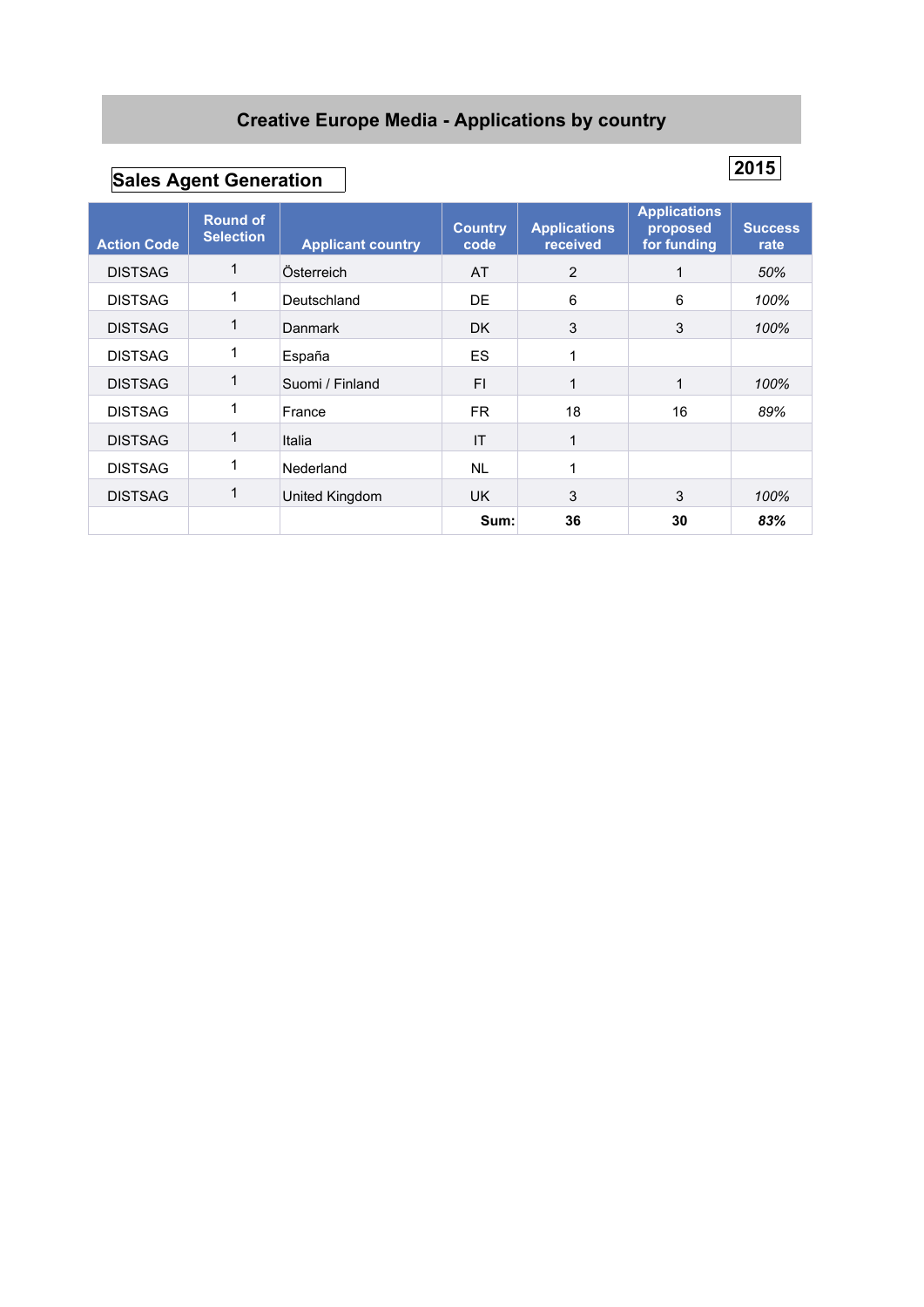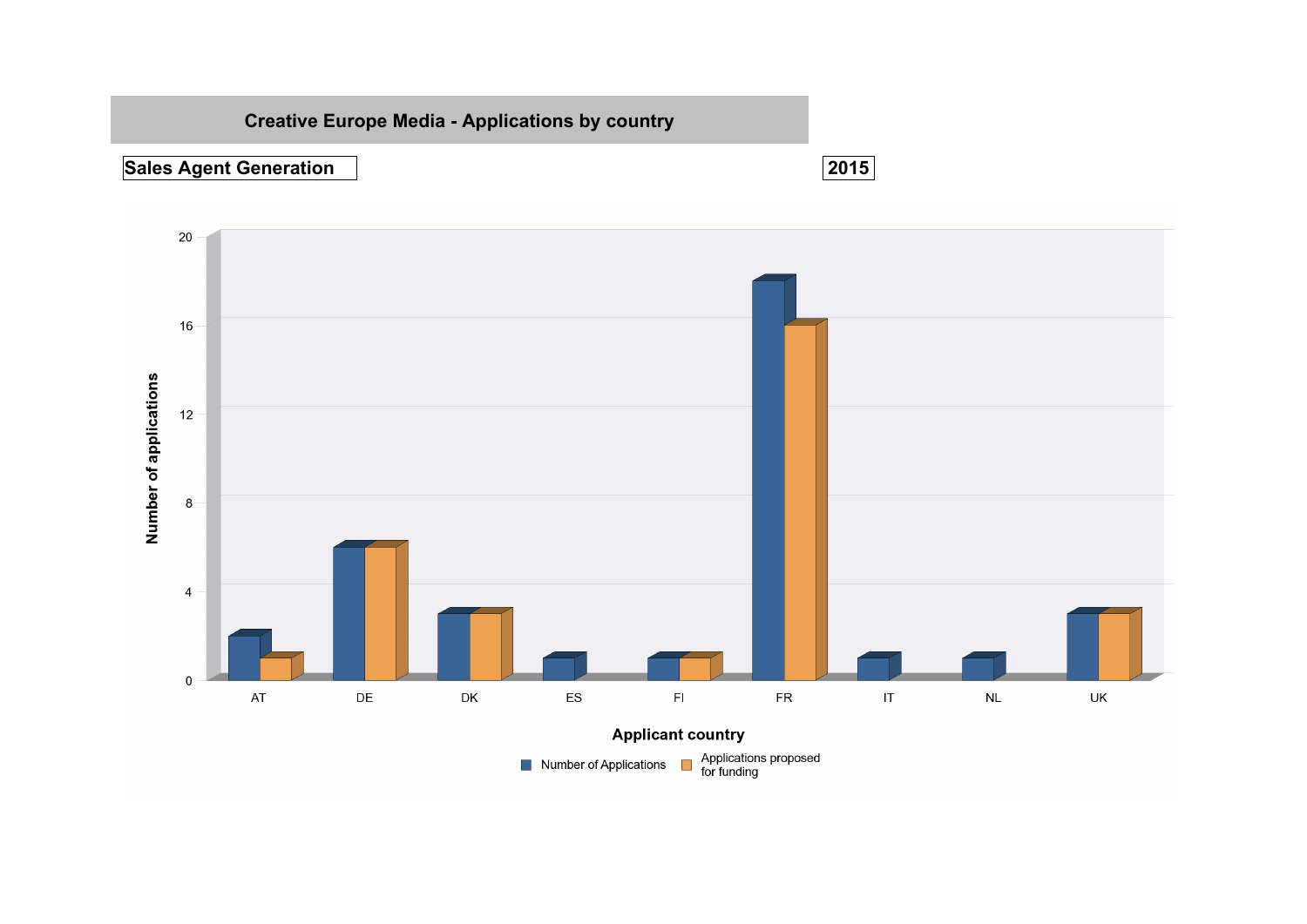### **Creative Europe Media - Level of demand by country**

## **Sales Agent Generation 2015**

| <b>Action Code</b> | <b>Application</b><br>round | <b>Applicant country</b> | <b>Country</b><br>code | <b>Grant</b><br>requested | <b>Grant</b><br>awarded | <b>Success</b><br>rate<br>grant |
|--------------------|-----------------------------|--------------------------|------------------------|---------------------------|-------------------------|---------------------------------|
| <b>DISTSAG</b>     | $\mathbf{1}$                | Österreich               | AT                     | 21.206.00                 | 21.206                  | 100%                            |
| <b>DISTSAG</b>     | 1                           | Deutschland              | DE                     | 408.580,00                | 408.580                 | 100%                            |
| <b>DISTSAG</b>     | 1                           | Danmark                  | DK.                    | 570.532,00                | 570.532                 | 100%                            |
| <b>DISTSAG</b>     | 1                           | España                   | <b>ES</b>              | 0.00                      |                         |                                 |
| <b>DISTSAG</b>     | $\mathbf{1}$                | Suomi / Finland          | FI.                    | 23.988,00                 | 23.988                  | 100%                            |
| <b>DISTSAG</b>     | 1                           | France                   | FR.                    | 1.834.716.00              | 1.834.716               | 100%                            |
| <b>DISTSAG</b>     | 1                           | Italia                   | IT                     | 0,00                      |                         |                                 |
| <b>DISTSAG</b>     | 1                           | Nederland                | <b>NL</b>              | 0,00                      |                         |                                 |
| <b>DISTSAG</b>     | 1                           | United Kingdom           | UK.                    | 140.976,00                | 140.976                 | 100%                            |
|                    |                             |                          | Sum:                   | 2.999.998                 | 2.999.998               | 100%                            |